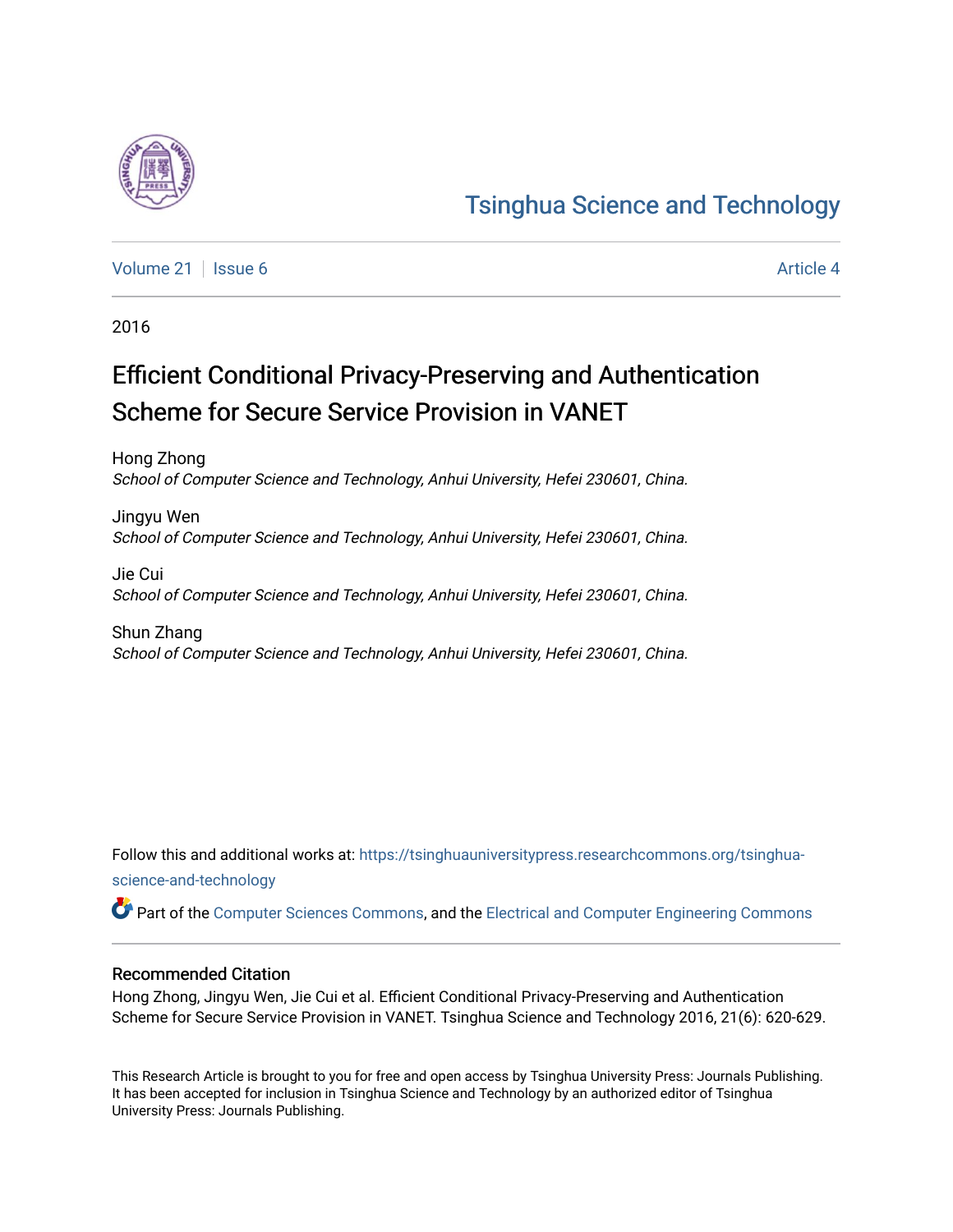# Efficient Conditional Privacy-Preserving and Authentication Scheme for Secure Service Provision in VANET

Hong Zhong, Jingyu Wen, Jie Cui\*, and Shun Zhang

Abstract: Vehicle Ad hoc NETworks (VANET) can enhance traffic safety and improve traffic efficiency through cooperative communication among vehicles, roadside infrastructure, and traffic management centers. To guarantee secure service provision in VANET, message authentication is important. Moreover, a vehicle user's private information can also be leaked during service provision. A protection mechanism is needed to prevent such leakage. Therefore, we propose a conditional privacy-preserving and authentication scheme for secure service provision in VANETs. The proposed scheme not only satisfies the security requirements of VANETs, but also optimizes the calculation process of signature generation and verification. We carry out a detailed comparative analysis. The result shows that the proposed scheme is more efficient than existing schemes in terms of communication overhead and computational cost. Therefore, our scheme is suitable for secure service provision in VANETs.

Key words: VANET; message authentication; batch verification; privacy-preserve; elliptic curve

### 1 Introduction

In the 21st century, with the development of industrial technology and advancement of human civilization, vehicles have become an indispensable part of transportation and are used by most people. Vehicles, such as private cars, police cars, ambulances, trucks, and buses, are spread all over the traffic roads in cities. However, rapid growth in the number of vehicles has created many problems such as increasingly frequent traffic accidents and traffic congestion during the rush hour in major cities, and increased difficulty of traffic management. To solve these problems, researchers have been focusing on vehicle networks

and intelligent transportation systems. A Vehicle Ad hoc NETwork (VANET) is constructed by equipping each vehicle with an OnBoard Unit (OBU) for wireless communication and deploying RoadSide Units (RSUs) along the road and at street intersections. A VANET can achieve cooperative communication between vehicles and RSUs and can thus be helpful for enhancing traffic safety, optimizing traffic efficiency, and improving traffic management.

A VANET is a special Mobile Ad hoc NETwork  $(MANET)^{[1]}$ , in which communications for service provision are divided into two kinds of types: Vehicle to Vehicle (V2V) and Vehicle to Infrastructure (V2I). Communication between two vehicles has the characteristics of mobile ad-hoc networks that are constantly self-configuring and do not require participation of the network infrastructure. Such communication adopts the Dedicated Short-Range Communication (DSRC) protocol<sup>[2]</sup>. An OBU broadcasts beacons such as traffic-related information and vehicle status to the network at intervals of 100– 300 ms, including current vehicle position, speed, and traffic status.

<sup>-</sup> Hong Zhong, Jingyu Wen, Jie Cui, and Shun Zhang are with School of Computer Science and Technology, Anhui University, Hefei 230601, China. E-mail: zhongh@ahu. edu.cn; Eskimo4@outlook.com; cuijie@mail.ustc.edu.cn; shzhang27@163.com.

To whom correspondence should be addressed. Manuscript received: 2016-06-21; revised: 2016-07-26; accepted: 2016-08-01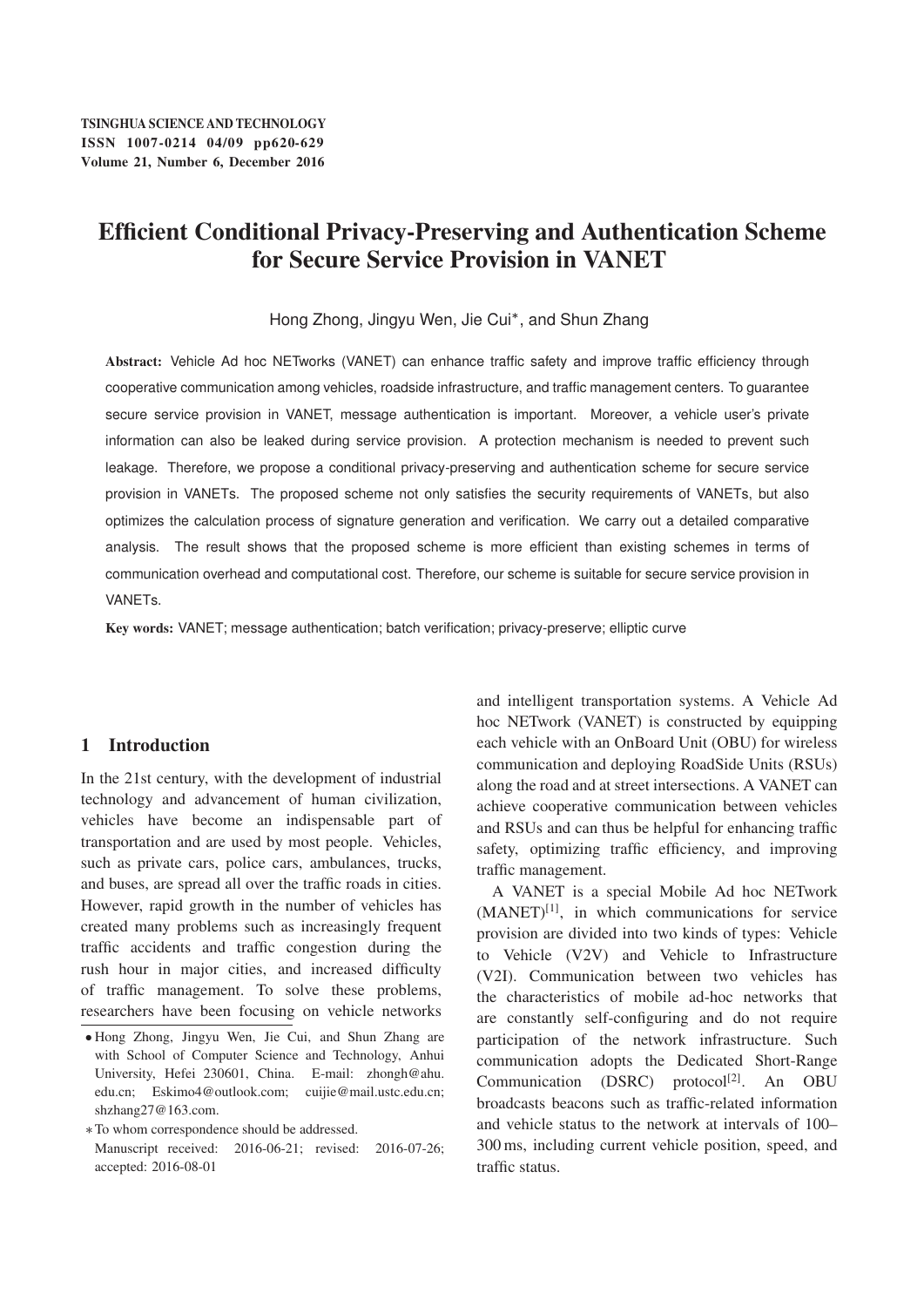Owing to the nature of wireless communication, communication for service provision in wireless networks is vulnerable to various attacks such as eavesdropping, tampering, and forgery. Many researchers have worked on secure authentication in various types of wireless networks, such as Wireless Body Area Networks (WBAN) and Wireless Mesh Networks  $(WMN)^{[3,4]}$ . The variety of security threats existing in VANETs cannot be ignored<sup>[5]</sup>. If a malicious adversary can spread false messages in a VANET, it could be a threat to the interests of vehicle drivers and to traffic safety. Therefore, communication messages should be authenticated securely in a VANET, and other traffic-related operations should be performed from the viewpoint of ensuring message integrity and reliability, which requires that each OBU or RSU authenticate message contents and identify its sender when receiving a message to prevent a malicious third-party from damaging the VANET communication system. In addition, there is the risk of leakage of vehicle users' private information in the communication process, such as user identity, electronic license plate, and traffic routes. To avoid the abovementioned situations, secure authentication schemes for VANETs should also provide privacy preservation<sup>[6]</sup>. Effective protection of vehicle users' privacy can encourage people to join VANETs and promote the development and application of VANET traffic systems.

In recent years, several authentication schemes have been proposed for secure service provision in VANETs. Although previously proposed authentication schemes could solve a few of the security issues in VANETs, they are not completely safe<sup>[7–12]</sup>. Moreover, the performance of these previous schemes is not adequate to satisfy the communications, requirements of VANETs. Therefore, we propose an efficient conditional privacy-preserving and secure authentication scheme for a VANET in this paper. The main contributions of this paper are summarized as follows.

- First, we propose a secure authentication scheme for VANET. The proposed scheme employs pseudonym-based signatures for identity authentication. Moreover, we use batch verification to improve computational efficiency of the scheme.
- Then, we perform a rigorous security analysis to<br>chow that our schome can withstand various attacks show that our scheme can withstand various attacks and satisfy the security requirements of VANETs.

 Finally, we evaluate the performance of our scheme in terms of computation cost and communication overhead. Our scheme is more suitable for service provision in VANETs than the existing schemes.

### 2 Related Work

Secure authentication schemes in VANETs are divided into three types: (1) public key certificate schemes based on Public Key Infrastructure (PKI); (2) group signature-based authentication schemes; and (3) signature authentication schemes based on identities and pseudonyms. Raya and  $H$ ubaux $^{[7]}$  proposed a secure communication scheme based on PKI in 2007, in which each vehicle must pre-store a large number of public and private key pairs. A vehicle randomly selects a pair of public and private keys at regular intervals, of which the private key is used to sign transmitted traffic-related messages, while the public key is used to authenticate messages by the receiver. Although this scheme can achieve secure message authentication and protect a vehicle's identity privacy, the public key certificate in the message creates an extra nonnegligible communication overhead, and considerable storage space is required in each OBU to store the public and private key pairs. In addition, the traffic management center must store anonymous certificates of all vehicles, which makes it difficult to manage vehicles and increases system operation overhead.

In the same year, Lin et al.<sup>[8]</sup> used group signature to design an authentication scheme. Several vehicles compose one group in a VANET, and each vehicle in the group has its own private key and a public key shared with all group members. Vehicles sign messages with their own private key, and message receivers can use the public key to verify message reliability and integrity. Moreover, confidentiality of the private key protects the identity of the sender vehicle. However, the high speeds of moving vehicles and the fast-changing network topology of a VANET create difficulties in group manager selection and dynamic group member management. Furthermore, the group signature is much longer than a normal signature, which increases the communication overhead and computation cost associated with signature verification.

Zhang et al. $[9, 10]$  proposed an Identity-Based Verification (IBV) scheme for VANETs in 2008. Shamir $[11]$  first proposed an identity-based signature and encryption system in 1984, in which identity information such as name and telephone number are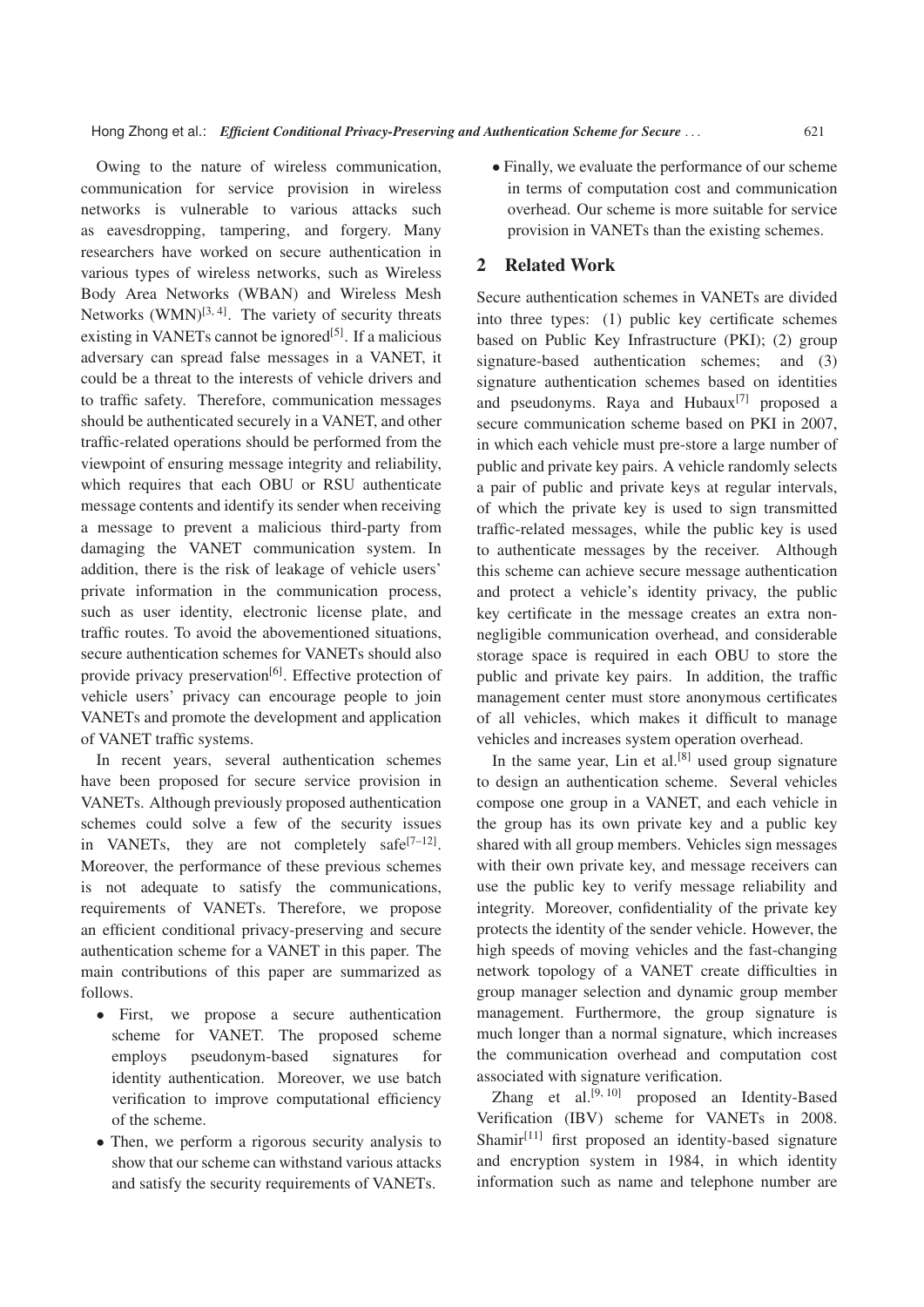used as the user's public key, while a trusted third-party uses identity information to generate private keys and distribute them to users. The message sender uses its private key to sign messages, and the recipients verify message security and reliability by using the sender's public key. Zhang et al.'s IBV scheme<sup>[9, 10]</sup> uses signatures based on vehicle users' identities; thus, the OBU does not need to store large amounts of public and private key pairs and the corresponding certificates. Therefore, the scheme reduces communication and computation costs, in addition to eliminating the need for certificate management. Zhang et al.'s scheme<sup>[9, 10]</sup> supports batch verification for multiple messages received by an OBU and an RSU, thus improving the efficiency of message authentication in scenarios with high vehicle density. In addition, the real identity of users is not disclosed in the communication process, that is, that any other vehicle, RSU, or malicious attacker cannot derive identity information of the sender from the communication messages. However, trusted authorities, for example, the traffic management department, can determine the real identity of the message sender based on communication messages in the event of traffic accidents or disputes, thus preserving privacy.

However, Lee and  $Lai<sup>[12]</sup>$  pointed out two flaws in Zhang et al.'s scheme<sup>[9, 10]</sup>. First, the scheme cannot resist the replay attack. A malicious vehicle or attacker can intercept and store communication messages in a VANET and then spread them across the network after a certain time to achieve any malicious purpose. Second, the scheme cannot achieve non-repudiation. Malicious vehicles or attackers broadcast false messages but deny this behavior to escape responsibility in the trace process of trusted authorities. In 2013, Lee and Lai<sup>[12]</sup> proposed an improved scheme to enhance security and achieve much better efficiency.

In 2015, Horng et al.<sup>[13]</sup> found a few security holes in Lee and Lai's<sup>[12]</sup> scheme. First, the real identity of the message sender can be obtained by other vehicles or third parties, so the scheme does not satisfy the requirements of privacy preservation. Second, the scheme is vulnerable to forgery attacks. An attacker can impersonate a legitimate vehicle to broadcast messages cross a VANET, but this illegal behavior cannot be traced back to the attacker's identity by the trusted authority, which means the scheme cannot achieve unforgeability and non-repudiation. Then, Horng et al.<sup>[13]</sup> proposed an improved IBV

622 *Tsinghua Science and Technology, December* 2016, 21(6): 620–629

scheme that not only fulfills the security requirements of VANETs but is also more efficient in terms of computation and communication costs. Recently, Bayat et al.<sup>[14]</sup> and He et al.<sup>[15]</sup> proposed improved security authentication schemes on the basis of Lee and Lai's scheme $[12]$ . However, the signature and verification processes of their schemes require complex cryptography operations, leading to excessive computation cost, which turns into a network bottleneck easily in scenarios with high vehicle density, traffic congestion, and high communication traffic in city centers.

## 3 Preliminaries

In this section, we introduce the system model, security requirements, and a few mathematical tools for VANETs.

#### 3.1 System model

A VANET system consists of three main entities, namely, OBU, RSU, and Trusted Authority (TA), as shown in Fig. 1.

Detailed descriptions of each part shown in Fig. 1 are given below.

(1) OBU: The OBU is installed on each vehicle, and it uses the 802.11P protocol to communicate with surrounding vehicles or RSUs. According to the 802.11P protocol, an OBU broadcasts a traffic-related beacon message at intervals of 100–300 ms. Moreover, OBUs can provide transportation-related information to vehicle drivers, such as a map of the surrounding roads, information about the nearest gas station, and traffic congestion conditions.

(2) RSU: As base stations, RSUs are deployed on both sides of roads or intersections. An RSU is responsible for managing the communications of all OBUs within its range, usually 300–500 m. In addition,



Fig. 1 System model.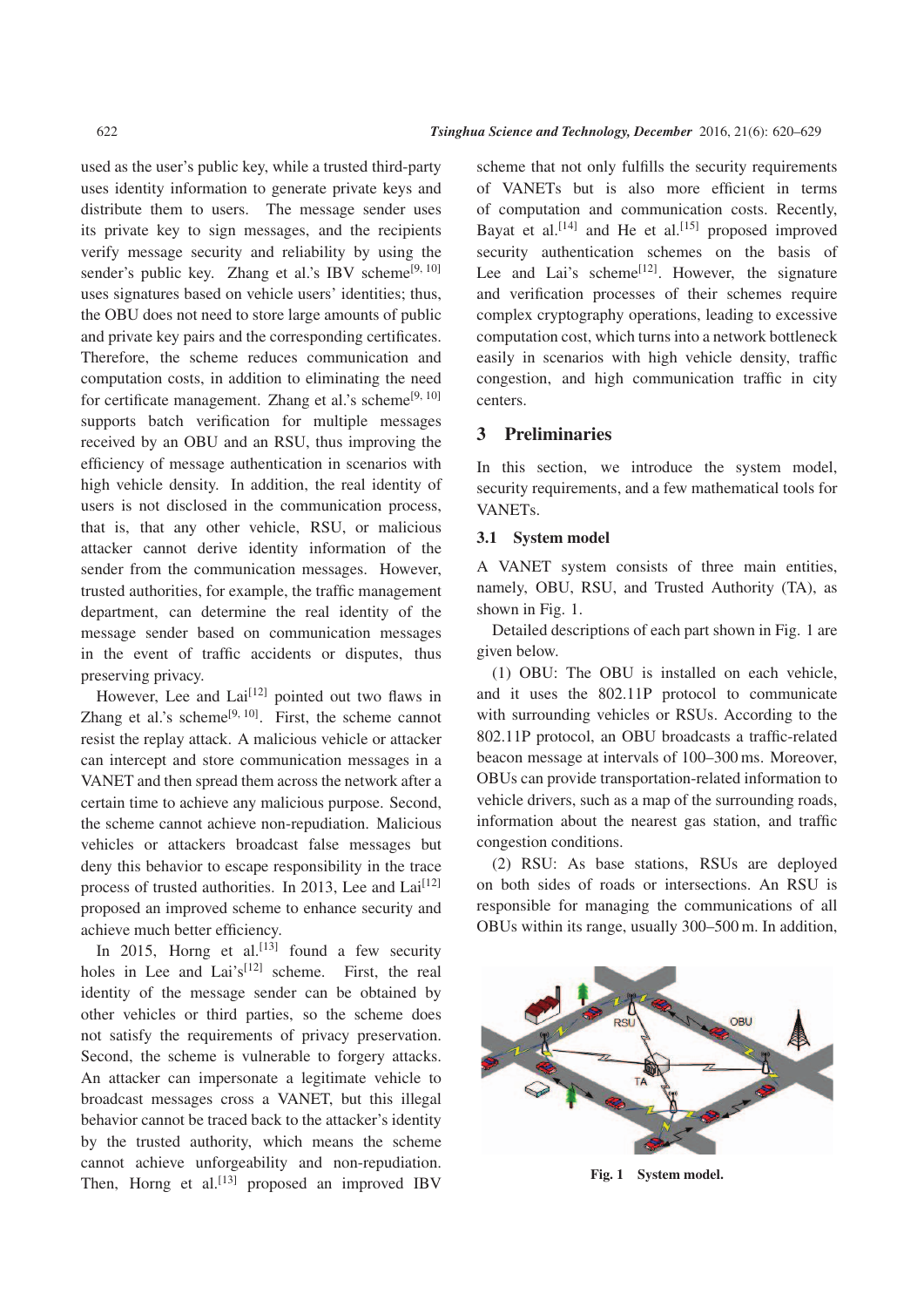RSUs communicate with other RSUs and with the trusted authority in a VANET through a secure channel of wired networks. For example, an RSU can report traffic accidents in the city and so on to the trusted authority.

(3) TA: The TA is a VANET system management center in charge of issue system parameters, vehicle registration, vehicle management, and traceability. The TA is usually deployed in the traffic management department. Therefore, in our system, the TA is completely credible, while OBUs and RSUs are semicredible. In the proposed scheme, communications can be either V2V or V2I. This means that the message sender is a vehicle, while the message receiver can be a vehicle or an RSU. We assume that the clocks of all devices are synchronized in our system.

#### 3.2 Security requirements

A VANET security authentication scheme should have the following characteristics.

(1) Message authentication: In VANET communication, a message recipient should be sure that a message is indeed from a legitimate user and has not been tampered with by any third party.

(2) Identity privacy preservation: Any other vehicles, RSUs or malicious attackers should not be able to discern a vehicle's identity information from the messages it transmits.

(3) Traceability: The TA should be able to the real identity of a message sender from a message when necessary. For example, if an attacker or a malicious vehicle attempts to distribute illegal information in the network, the TA should be able to trace their identity and take corresponding measures in time.

(4) Unlinkability: An attacker should not be able to recognize whether two or more messages are from the same vehicle.

(5) Non-repudiation: When the TA traces a message sender's identity, the vehicle should not be able to deny that it has sent the message to the network.

(6) Various attacks resistance: The authentication scheme for a VANET should be able to withstand a variety of network attacks such as replay attacks and Sybil attacks.

#### 3.3 Mathematical tools

Elliptic curve cryptography was proposed by Miller<sup>[16]</sup> in 1985, and since then, it has been used widely to design digital signatures and security algorithms. We

assume  $F_n$  denotes a finite field, E represents an elliptic curve defined by the equation  $y^2 = x^3 + ax + b$  modn based on the finite field  $F_n$ , where *n* is a large prime number and  $a, b \in F_n$ . Suppose O is an infinite point, and G is a cyclic additive group based on all points on the elliptic curve  $E$  and point  $O$ . Let  $q$  and  $P$  be the order and generator of group G, respectively.

Point addition in G is defined as follows. Assume P and Q are two points on the elliptic curve  $E$ . Let L be the connecting line between  $P$  and  $Q$  or a line tangential to curve E if  $P = Q$ . L intersects E at point R. Then, the addition of  $P$  and  $Q$  can be expressed as  $P + Q = -R$ . Scalar point multiplication in G is defined as  $mP = P + P + \cdots + P$ , which is equivalent to performing m repetitions of the addition operation on P, where  $m \in \mathbb{Z}_n, m > 0, P \in G$ .

The Discrete Logarithm Problem (DLP) of an elliptic  $curve<sup>[17]</sup>$  is computationally difficult. Given two points P and Q in an additive group  $G$  based on an elliptic curve, the task of DLP is to find an integer  $x$  satisfying  $Q = xP$ .

#### 4 Proposed Scheme

In this section, we introduce our security authentication scheme for VANET. The proposed scheme can be used for both V2V and V2I communication. Our scheme not only protects a vehicle user's identity but also ensures secure exchange of traffic-related messages. The scheme is divided into three main phases: system initialization, pseudonym and key generation, and message signing and verification. Table 1 lists the notations used in this paper.

#### 4.1 System initialization

In the system initialization phase, the TA first generates system parameters. Then, the TA chooses an additive group G of order q on the elliptic curve  $y^2 = x^3 +$  $ax + b$  modn and its generator P. Then, the TA randomly selects an integer  $s \in \mathbb{Z}_q^*$  as the system<br>private level and generates the following public level private key and generates the following public key  $P_{\text{Pub}} = sP$ . Thereafter, it selects three secure one-way hash functions  $h: \{0, 1\}^* \to \mathbb{Z}_q^*, h_1: \{0, 1\}^* \to \mathbb{Z}_q^*,$  $h_2: \{0,1\}^* \to \mathbb{Z}_q^*.$ <br>The trusted outl

The trusted authority preloads the system's public parameters  $\{G, q, P, P_{\text{Pub}}\}, h, h_1, h_2\}$  into the OBU of each registered vehicle and into all RSUs deployed on the road. In the register phase, the TA preloads the system private keys, vehicles' real identity (RID), and Tamper-Proof Device (TPD) password (PWD) into each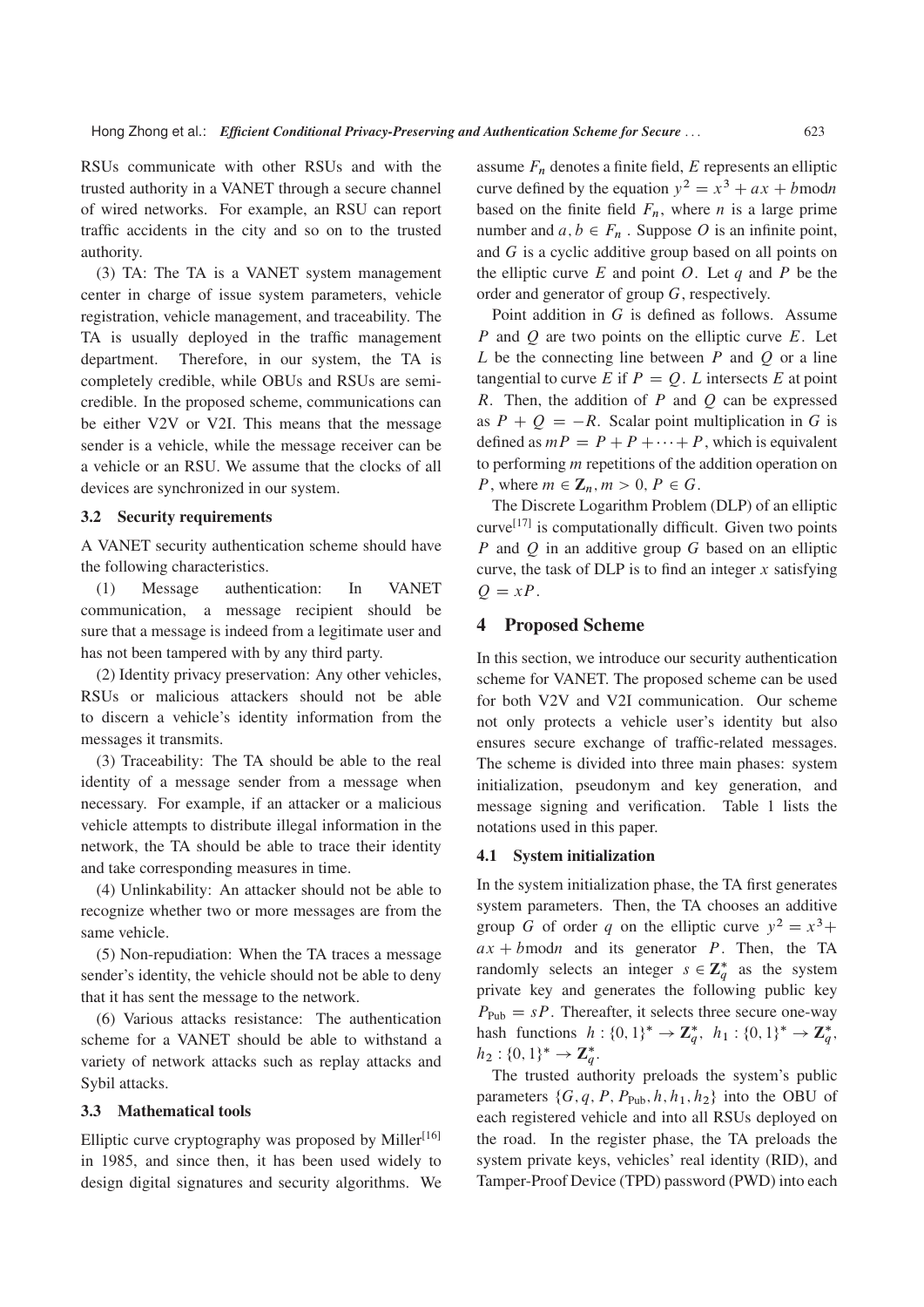| Notation         | Description                                        |
|------------------|----------------------------------------------------|
| TA               | A trusted authority                                |
| <b>RSU</b>       | Roadside unit                                      |
| OBU              | Onboard unit                                       |
| G                | Cycle additive group based on elliptic curve       |
| $\boldsymbol{P}$ | A generator of $G$                                 |
| $\boldsymbol{q}$ | Order of $G$                                       |
| $\overline{S}$   | Private key of TA                                  |
| $P_{\text{Pub}}$ | Public key of TA                                   |
| <b>RID</b>       | Vehicle's real identity                            |
| PWD.             | Password of TPD on vehicle                         |
| r                | A random number                                    |
| ID               | Vehicle's pseudonym identity                       |
|                  | $h_1, h_2, h_3$ Three secure one-way hash function |
| SK               | Vehicle's private key                              |
| $\boldsymbol{M}$ | Traffic-related message                            |
| $\sigma$         | Signature of the message M                         |
| T                | A timestamp                                        |
| $\oplus$         | Exclusive-OR operation                             |
| II               | Concatenation operation                            |

vehicle's TPD.

#### 4.2 Pseudonym and key generation

When a vehicle joins a VANET, the tamper-proof device in the vehicle starts executing the pseudonym and key generation phase as follows. Figure 2 shows the message authentication procedure employed in the proposed scheme.

(1) A vehicle user inputs his real identity RID and tamper-proof device password PWD into the TPD. The TPD checks whether RID and PWD are equal to the corresponding stored values; if yes, the TPD executes the subsequent steps for the vehicle user.

(2) The TPD chooses a random number  $r \in \mathbb{Z}_q^*$  and<br>leaders  $\mathbb{D}_r = rP \mathbb{D}_r = \mathbb{P} \mathbb{D}_r \oplus k(r \cdot P)$ . The calculates  $ID_1 = rP$ ,  $ID_2 = RID \oplus h(r \cdot P_{Pub})$ . The pseudonym ID is determined as  $ID = (ID_1, ID_2)$ .

(3) The TPD computes a key  $SK = sh_1(ID_1||ID_2)$ and stores the tuple  $\{r, ID, SK\}$  in its memory.



Fig. 2 Message authentication procedure.

#### 4.3 Message signing and verification

(1) When an OBU needs to send a message  $M$ , it inputs M to the TPD. Then, the TPD uses its stored tuple  $\{r, \text{ID}, \text{SK}\}\$  to generate signature  $\sigma = \text{SK} + r \times h_2(M \| T)$ .<br>The subset of the current timestamp and  $\sigma$  is the T), where T is the current timestamp and  $\sigma$  is the signature of message M. TPD outputs  $\{ID, M, \sigma, T\}$ <br>to the OBIL and then OBIL sends them to the network to the OBU, and then, OBU sends them to the network.

(2) After one OBU or RSU receives the message  $\{ID, M, \sigma, T\}$ , it first checks the validity of timestamp  $T$ . Suppose  $T$  is the time at which the message T. Suppose  $T_{\text{rec}}$  is the time at which the message is received, and  $\Delta T$  is the predefined endurable transmission delay. If  $\Delta T > T_{\text{rec}} - T$ , the timestamp is valid, and the recipient continues verifying the message according to the following equation.

 $\sigma P = h_1(\text{ID}_1 \parallel \text{ID}_2) P_{\text{Pub}} + h_2(M \parallel T) \text{ID}_1$  (1)

If the equation holds, the signature is deemed valid and legal, and the recipient is clear to accept the message; else, the recipient rejects the message.

(3) In the case of frequent traffic message communication, an OBU or RSU will receive a large number of messages that would be required to be verified in a very short time. This requires our scheme to support batch verification of messages, as described below.

When a recipient receives multiple messages  $\{ID_i, M_i, \sigma_i, T_i\}$   $(1 < i < n)$ , it first validates the timestame of each massage. Messages with involved timestamp of each message. Messages with invalid timestamps are rejected by the recipient. To ensure non-repudiation of batch verification, we use the small exponent test technology. The message recipient chooses a random vector  $v = \{v_1, v_2, \ldots, v_n\}$ , where  $v_i \in [1, 2^t]$  and t is a small integer that does not<br>increase computational cost considerably. Then, the increase computational cost considerably. Then, the recipient verifies the following equation.

$$
\left(\sum_{i=1}^{n} v_i \sigma_i\right) P = \left(\sum_{i=1}^{n} v_i h_1(\text{ID}_{i,1} \parallel \text{ID}_{i,2})\right) P_{\text{Pub}} + \sum_{i=1}^{n} v_i h_2(M_i \parallel T_i) \text{ID}_{i,1}
$$
\n(2)

If the equation holds, the messages are considered legitimate and can be accepted.

#### 5 Analysis and Comparison

In this section, we analyze the proposed scheme and give proof of its security, in addition to comparing it with several existing schemes in terms of computation cost and communication overhead. The results illustrate that our scheme is adequately secure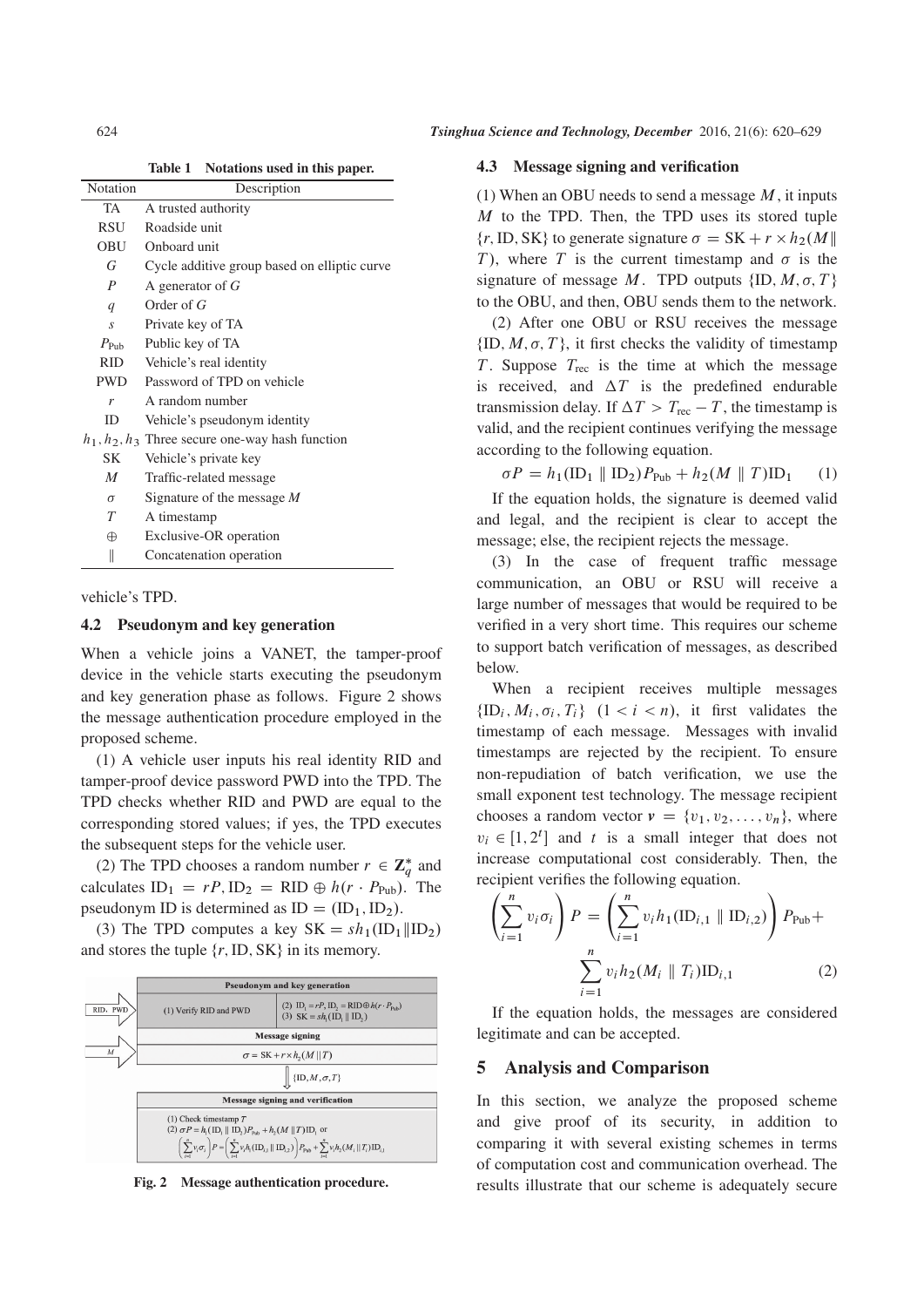for use in VANETs, and reduces computation cost and communication overhead.

#### 5.1 Security proof

The security model of the proposed scheme is established on a game between an adversary A and a challenger  $C$  based on the adversary's ability and the network model of VANET.

Theorem 1 The proposed secure authentication scheme for VANET is able to enforce non-forgery of messages under adaptive chosen message attack in the random oracle model.

**Proof** Suppose there is an adversary  $A$  who can forge a legitimate message  $\{ID_i, M_i, \sigma_i, T_i\}$ . Then, we construct another challenger  $C$  to solve the DLP with a non-negligible probability by running  $\mathcal A$  as a subroutine. Given an instance  $(P, Q = xP)$  of DLP,  $\mathcal C$  executes the following steps.

Initialization: Challenger C sets  $P_{\text{Pub}} = Q = xP$  as a system public key and generates public parameters para =  $\{G, q, P, P_{\text{Pub}}, h, h_1, h_2\}$ . Then, C constructs and maintains three lists  $L_h$ ,  $L_{h_1}$ , and  $L_{h_2}$ .

h-Oracle: C maintains list  $L_h$  in the form  $\langle \alpha, \tau_h \rangle$  and list  $L<sub>h</sub>$  is initialized to empty. Upon receiving a query from A with the message  $\alpha$ , C checks whether the tuple  $\langle \alpha, \tau_h \rangle$  is in the list first. If so, C sends  $\tau_h = h(\alpha)$  to A; else, C selects  $\tau_h \in \mathbb{Z}_q^*$  randomly and adds  $\langle \alpha, \tau_h \rangle$  to the list. Then C sends  $\tau_h = h(\alpha)$  to  $\Lambda$ the list. Then, C sends  $\tau_h = h(\alpha)$  to A.

 $h_1$ -Oracle: C maintains list  $L_{h_1}$  of the form  $\langle$ ID<sub>1</sub>, ID<sub>2</sub>,  $\tau_{h_1}$  and list  $L_{h_1}$  is initialized to empty. Upon receiving a query from  $A$  with the message  $(ID_1, ID_2), \quad C \text{ first checks whether the tuple}$  $\langle ID_1, ID_2, \tau_{h_1} \rangle$  is in the list. If yes, C sends  $\tau_{h_1} =$  $h_1(\text{ID}_1 \parallel \text{ID}_2)$  to A; otherwise, C selects  $\tau_{h_1} \in \mathbb{Z}_q^*$ <br>rendomly and adds (ID, ID,  $\tau_{h_1}$ ) to the list. Then C randomly and adds  $\langle ID_1, ID_2, \tau_{h_1} \rangle$  to the list. Then, C sends  $\tau_{h_1} = h_1(\text{ID}_1 \parallel \text{ID}_2)$  to A.

 $h_2$ -Oracle: C maintains a list  $L_{h_2}$  of the form  $\langle M, T, \tau_{h_2} \rangle$  and list  $L_{h_2}$  is initialized to empty. Upon receiving a query from  $A$  with the message  $(M, T)$ ,  $C$ first checks whether the tuple  $\langle M, T, \tau_{h_2} \rangle$  is in the list. If yes, C sends  $\tau_{h_2} = h_2(M \parallel T)$  to A; otherwise, C selects  $\tau_{h_2} \in \mathbb{Z}_q^*$  randomly and adds  $\langle M, T, \tau_{h_2} \rangle$  to the<br>list. Then C sonds  $\tau_{h_1} = h(M \parallel T)$  to  $\Lambda$ list. Then, C sends  $\tau_{h_2} = h_2(M \parallel T)$  to A.

Sign-Oracle: When  $C$  receives a query from  $A$  with the message  $M$ ,  $C$  generates three random numbers  $\sigma, h_{i,1}, h_{i,2} \in \mathbb{Z}_q^*$ . Then, C selects a random point<br>ID  $\subset C$  and calculates ID  $\subset (\subset P, h_1, P_2) / h_1$  $ID_2 \in G$  and calculates  $ID_1 = (\sigma P - h_{i,1} P_{\text{Pub}})/h_{i,2}$ . C adds the tuple  $\langle \text{ID}_1, \text{ID}_2, h_{i,1} \rangle$  to list  $L_{h_i}$  and adds  $\langle M, T, h_{i,2} \rangle$  to list  $L_{h_2}$ . Finally, C constructs a message  $\{ID, M, \sigma, T\}$  and sends it to  $A$ , where  $ID =$  $(ID_1, ID_2)$ . It can be checked that the message satisfies the following equation.

$$
\sigma P = h_{i,1} P_{\text{Pub}} + h_{i,2} \text{ID}_1 = h_{i,1} P_{\text{Pub}} + (\sigma P - h_{i,1} P_{\text{Pub}}) = \sigma P
$$
 (3)

So the message and signature  $\{ID, M, \sigma, T\}$ , which<br>obtained from the query is yound A obtained from the query, is valid.

Output: At last, A outputs a message  $\{ID, M, \sigma, T\}$ .  $\mathcal C$  verifies the message by the following equation.

$$
\sigma P = h_{i,1} P_{\text{Pub}} + h_{i,2} \text{ID}_1 \tag{4}
$$

If it does not hold,  $C$  terminates the game process. According to the forking lemma<sup>[12]</sup>, if  $A$  chooses a different  $h_1$ -query,  $A$  can output another valid message {ID, M,  $\sigma'$ , T} that satisfies  $\sigma' P = h'_{i,1} P_{\text{Pub}} + h_{i,2} \text{ID}_1$ .

Based on the above two equations, we can obtain  
\n
$$
(\sigma - \sigma')P = \sigma P - \sigma' P = h_{i,1}P_{\text{Pub}} - h'_{i,1}P_{\text{Pub}} =
$$
\n
$$
(h_{i,1} - h'_{i,1})P_{\text{Pub}} = (h_{i,1} - h'_{i,1})xP
$$
\n(5)

Then, we can get  $\sigma - \sigma' = (h_{i,1} - h'_{i,1}) \cdot x \mod n$ .

C outputs  $(\sigma - \sigma') \cdot (h_{i,1} - h'_{i,1})^{-1}$  as a solution of the given DLP instance. However, DLP is a difficult problem to solve. Therefore, the proposed scheme is resistant to message forgery under adaptive chosen message attack in the random oracle model.

#### 5.2 Security analysis

Here we continue to analyze the various security features of our scheme.

(1) Message authentication: According to Theorem 1, we have learned that an adversary cannot forge messages to meet the verification equation  $\sigma P =$ <br>b (ID  $\parallel$  ID  $\parallel$  P  $\parallel$  + b (M  $\parallel$  T)ID in the proposed  $h_1(\text{ID}_1 \parallel \text{ID}_2)P_{\text{Pub}} + h_2(M \parallel T) \text{ID}_1$  in the proposed scheme. Therefore, the message recipient can verify the validity and legality of message  $\{ID, M, \sigma, T\}$  by using<br>the verification equation. Thus, the proposed scheme the verification equation. Thus, the proposed scheme satisfies the message authentication requirement of VANETs.

(2) Identity privacy preservation: A vehicle's RID is hidden in a pseudonym ID generated by the TPD according to the equation  $ID_1 = rP$ ,  $ID_2 = RID \oplus$  $h(r \cdot P_{\text{Pub}})$ . According to DLP, no vehicle or attacker can calculate r or s from  $ID_1$  and  $P_{\text{Pub}}$ . Therefore, any vehicle or attacker cannot obtain RID information even if the pseudonym  $ID = (ID_1, ID_2)$  is disclosed. Thus, the proposed scheme satisfies the identity privacy preservation requirement.

(3) Traceability: Although a vehicle's RID is hidden in a pseudonym, it can be calculated by the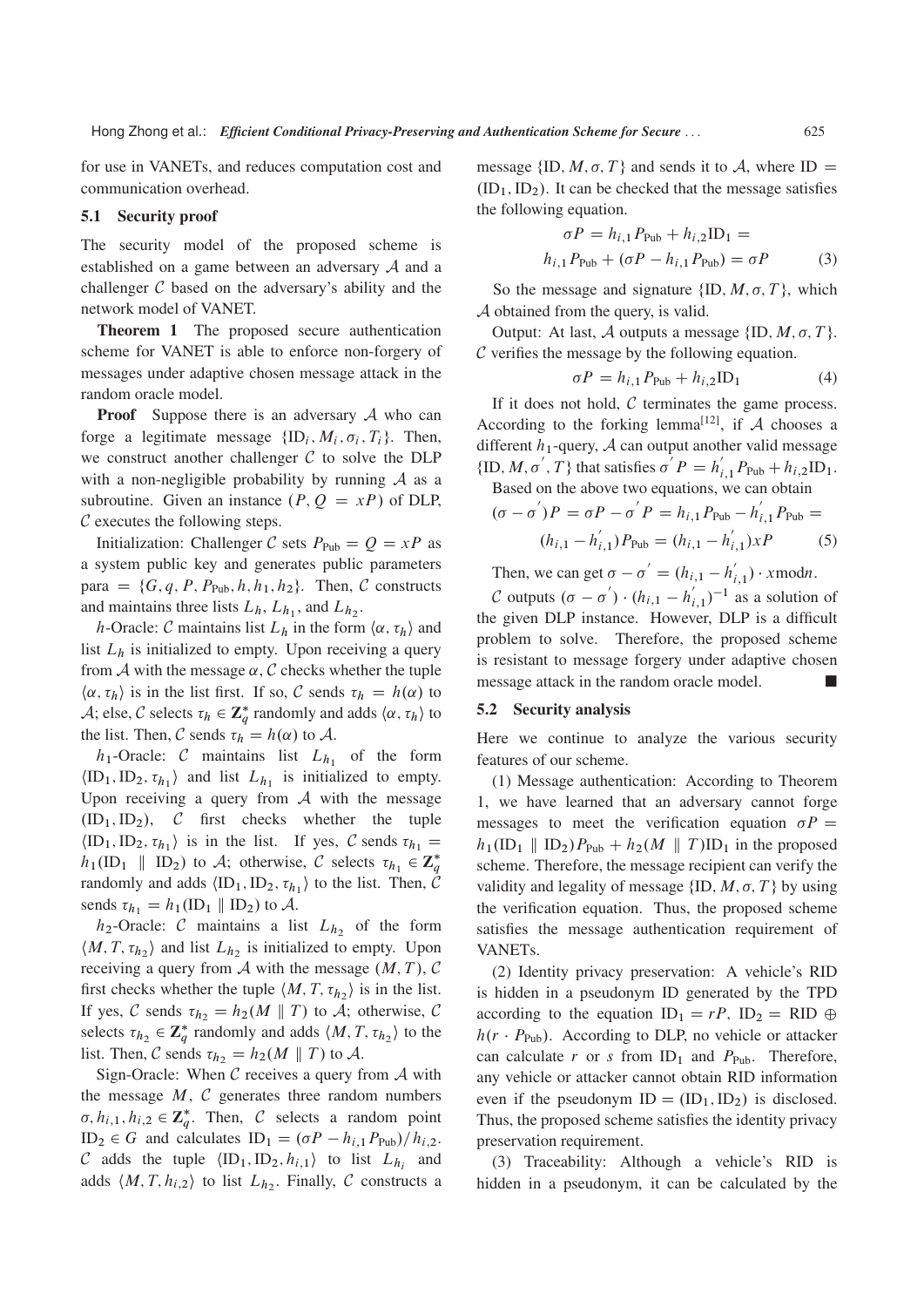equation RID = ID<sub>2</sub>  $\oplus h(r \cdot P_{\text{Pub}})$  = ID<sub>2</sub>  $\oplus h(s \cdot ID_1)$ given that the system private key s is known. Therefore, in some special circumstances such as traffic accidents, the TA can obtain the vehicle's RID based on the pseudonym  $ID = (ID_1, ID_2)$  used in communication message  $\{ID, M, \sigma, T\}$ , which illustrates that the proposed scheme provides traceability.

(4) Unlinkability: In the signing process of each message, because  $r$  is generated randomly during pseudonym calculation, the messages sent by a vehicle at each time contain a unique pseudonym that is different from others, and there is no relationship among different pseudonyms from the attacker's perspective. Moreover, the signature, too, is generated by using a random number  $r$  and a unique pseudonym. Therefore, an attacker cannot link two or more anonymous identities or signatures generated by the same vehicle from the messages sent by it. This means the proposed scheme achieves unlinkability.

(5) Non-repudiation: Once the TA has traced the RID of a communication message sent to the network, the message sender cannot deny its signature for this message. Moreover, in the batch verification of messages, we have used the random vector  $v = \{v_1, v_2, \ldots, v_n\}$ , so an attacker cannot deny its signature in a message sent by exchanging signatures among several different messages<sup>[18]</sup>.

(6) Replay resistance: In the message-signing process  $\sigma = SK + r \times h_2(M \parallel T)$ , we use a current timestamp<br>T so that any attacker cannot force or modify the T so that any attacker cannot forge or modify the timestamp in a communication message. In the first step of signature verification, the message would be discarded immediately if the timestamp is expired or invalid. Therefore, the replay attack is ineffective in a network based on the proposed scheme.

#### 5.3 Performance analysis and comparison

In this section, we evaluate the performance of the proposed scheme in terms of computation cost and communication overhead. In addition, we compare the performance of the proposed scheme with that of existing schemes.

#### 5.3.1 Computation cost

In the schemes based on bilinear pairing, such as the ones in Horng et al.<sup>[13]</sup> and Bayat et al.<sup>[14]</sup>, group G in the bilinear mapping  $\hat{e}: G \times G \rightarrow G_T$  is generated based on the elliptic curve  $y^2 = x^3 + x \mod n$ , where *n* is a 512-bit prime number and the order  $q$  of  $G$  is a 160-bit prime number. While in the schemes based on Elliptic Curve Cryptography (ECC), such as the one in He et al.<sup>[15]</sup> and the proposed scheme in this paper, group G is generated on the elliptic curve  $y^2 =$  $x^3 + ax + b$  modn to achieve the same security level as in the schemes based on bilinear pairing, where both *n* and *q* are 160-bit prime numbers. We define a few major cryptographic operations that dominate the computation cost as follows<sup>[19]</sup>:  $T_{bp}$  denotes the time to execute a bilinear mapping operation.  $T_{\text{mp-bp}}$  denotes the time required to perform a scalar point multiplication in a group based on bilinear pairing.  $T_{\text{mp-ECC}}$  represents the time required for performing a scalar point multiplication in a group based on ECC.  $T_{\text{mtp}}$  denotes the time required for executing a hash function that maps a string to a point in group  $G$ , also called the MapToPoint operation. The execution times of each operation are as follows:  $T_{bp} = 4.211$  ms,  $T_{mp-bp} =$ 1.709 ms,  $T_{\text{mp-ECC}} = 0.442 \text{ ms}, T_{\text{mtp}} = 4.406 \text{ ms}^{[15]}$ .

The communication process in a VANET can be divided into three phases: pseudonym and signature generation, signature verification, and batch verification of multiple signatures. We compare our scheme with schemes of Zhang et al.<sup>[20]</sup>, Horng et al.<sup>[13]</sup>, Bayat et al.<sup>[14]</sup>, and He et al.<sup>[15]</sup> in term of computation costs in those three phases. Table 2 lists the comparison results.

In Horng et al.'s scheme<sup>[13]</sup>, the calculation to generate pseudonym  $\{AID_{i,1}, AID_{i,2}\}$  requires two scalar point multiplications and one MapToPoint operation. Then, signing a message using the pseudonym needs one scalar point multiplication operation. Thus, the entire pseudonym and signature generation phase requires  $3T_{\text{mp-bp}} + T_{\text{mtp}} = 9.553 \text{ ms}.$ 

| Scheme                       | Pseudonym and signature<br>generation phase | Signature verification phase         | Batch verification phase<br>of $n$ signatures |
|------------------------------|---------------------------------------------|--------------------------------------|-----------------------------------------------|
| Zhang et al. $[20]$          | $6T_{\rm mp\text{-}bp} + T_{\rm mtp}$       | $3T_{\text{bp}} + 2T_{\text{mp-bp}}$ | $3T_{bp} + (n + 1)T_{mp-bp}$                  |
| Horng et al. $[13]$          | $3T_{\rm mp\text{-}bp} + T_{\rm mtp}$       | $2T_{\text{bp}} + T_{\text{mp-bp}}$  | $2T_{\text{bp}} + T_{\text{mp-bp}}$           |
| Bayat et al. <sup>[14]</sup> | $5T_{\text{mp-bp}} + T_{\text{mtp}}$        | $3T_{bp} + T_{mp-bp} + T_{mtp}$      | $3T_{bp} + nT_{mp-bp} + nT_{mtp}$             |
| He et al. $[15]$             | $3T_{\text{mp-ECC}}$                        | $3T_{\text{mp-ECC}}$                 | $(n+2)T_{\text{mp-ECC}}$                      |
| The proposed scheme          | $2T_{\text{mp-ECC}}$                        | $3T_{\text{mp-ECC}}$                 | $(n+2)T_{\text{mp-ECC}}$                      |

Table 2 Computation cost of each scheme.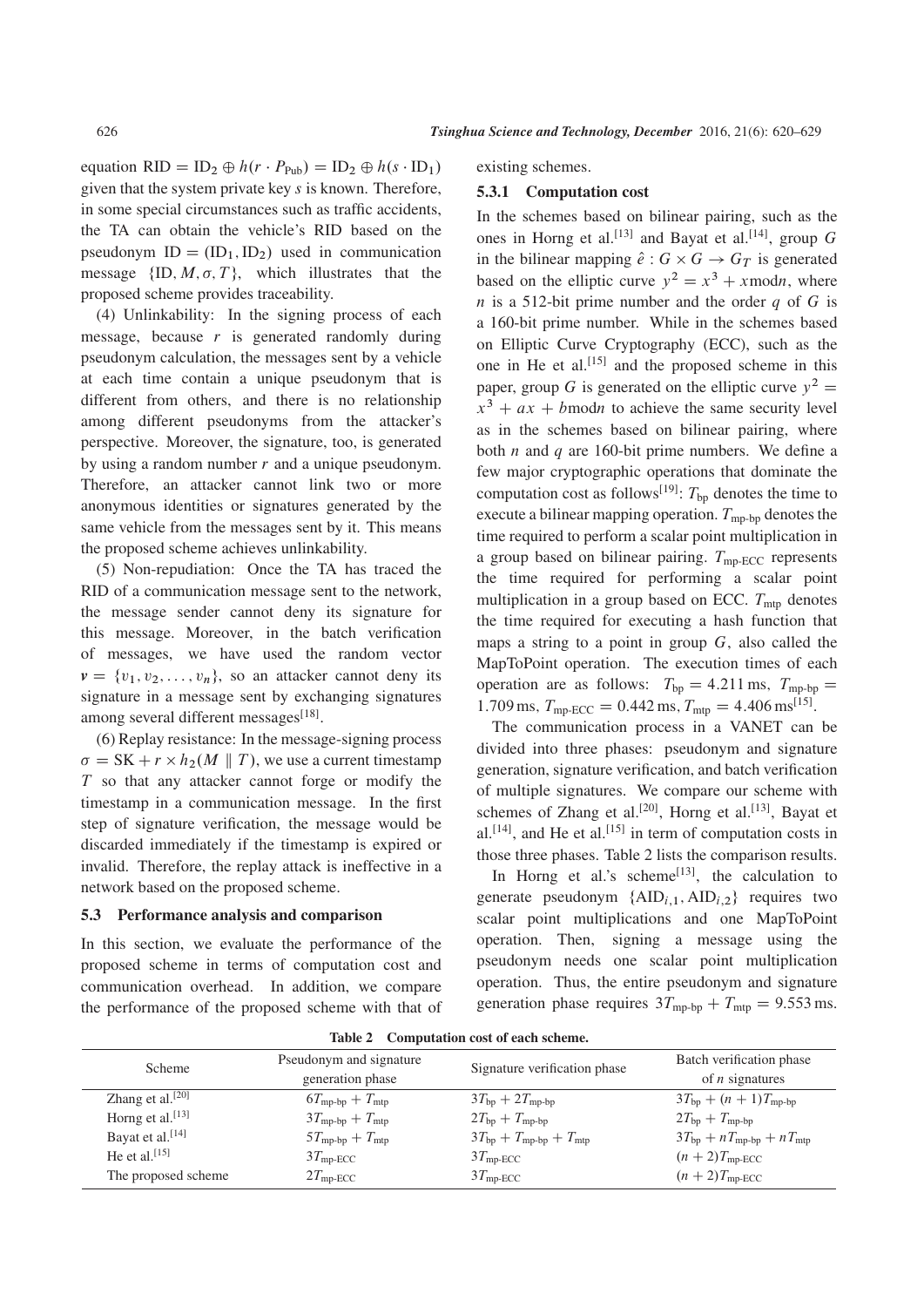In single signature verification, it needs two bilinear mapping operations and one scalar point multiplication operation, so the computation cost is  $2T_{bp} + T_{mp-bp} = 10.131$  ms. While in the verification of multiple signatures, due to batch verification and the small exponent test technology, the total computation cost to verify *n* signatures is still  $2T_{bp}$ +  $T_{\rm mp-bp} = 10.131 \text{ ms}.$ 

In the signing calculation of the proposed scheme, pseudonym  $ID = (ID_1, ID_2)$  and private key  $SK =$  $sh_1(ID_1 \parallel ID_2)$  generation only need two scalar point multiplication operations. The process of signature generation  $\sigma = SK + r \times h_2(M \parallel T)$  does not need<br>any scalar point multiplication. Therefore, the entire any scalar point multiplication. Therefore, the entire pseudonym and signature generation phase requires  $2T_{\text{mn-ECC}} = 0.884 \text{ ms}$ . In signature verification, the single signature verification process  $\sigma P = h_1(\text{ID}_1 \| \text{ID}_1) P_{n+1} h_1(M \| T)$  mode three sceler point  $ID_2$ ) $P_{Pub}$  +  $h_2(M \parallel T)ID_1$  needs three scalar point multiplications, that is,  $3T_{mp-ECC} = 1.326$  ms. In batch verification of *n* signatures, the random vector  $v =$  $\{v_1, v_2, \ldots, v_i\}$  of the small exponent test used in the proposed scheme only needs one  $v_i$  in a small range that would not produce excessive additional computation cost. As a result, the batch verification process  $\sqrt{ }$  $\setminus$  $\sqrt{ }$  $\lambda$ 

$$
\left(\sum_{i=1}^{n} v_i \sigma_i\right) P = \left(\sum_{i=1}^{n} v_i h_1(\text{ID}_{i,1} \parallel \text{ID}_{i,2})\right) P_{\text{Pub}} +
$$
  

$$
\sum_{i=1}^{n} v_i h_2(M_i \parallel T_i) \text{ID}_{i,1} \text{ needs only } (n+2) \text{ scalar point}
$$

 $i=1$  multiplication operations, such that the computation  $v_i h_2(M_i \parallel T_i) \text{ID}_{i,1}$  needs only  $(n + 2)$  scalar point

cost is  $(n + 2)T_{\text{mp-ECC}} = (0.442n + 0.884) \text{ ms}$ . The other schemes compared herein can be analyzed with the same method.

Figure 3 shows the computation cost to sign and verify a single message in each scheme. Given that the cryptography-related operations are ECC-based, the proposed scheme has obvious advantages in terms of computation cost compared to Horng et al.' $s^{[13]}$ and Bayat et al.' $s^{[14]}$  schemes, which are based on bilinear pairing. Moreover, the proposed scheme is also improved in some ways compared to He et al.'s<sup>[15]</sup> scheme. Figure 4 shows the execution time for batch verification along with the growth of number of messages in each scheme. When 100 messages are to be verified, the total calculation time for batch verification in the proposed scheme is less than 50 ms. Therefore, the proposed scheme can satisfy the communication requirement of VANETs despite traffic congestion and heavy network throughput.



Fig. 3 Comparison of computation cost to sign and verify a single message.



Fig. 4 Computation cost comparison of batch verification.

#### 5.3.2 Communication overhead

In this section, we analyze the communication overhead of the proposed scheme. In the bilinear pairing-based group  $G_1$ , *n* of the elliptic curve  $y^2 = x^3 + x \mod n$ is a 512-bit prime number, so the size of each element in  $G_1$  is 128 bytes<sup>[21]</sup>. In the ECC-based group G, *n* of the elliptic curve  $y^2 = x^3 + ax + b$  modn is a 160-bit prime number, and the size of each element in  $G$  is 40 bytes. We assume that the output of the one-way hash function and the timestamp are 20 bytes and 4 bytes, respectively<sup>[22]</sup>, and the element in integer group  $\mathbb{Z}_q^*$  is 20 bytes. The length of a vehicle's trafficrelated message (for example, a beacon message) is not considered in the following comparisons<sup>[23]</sup>. The comparative results of various schemes are listed in Table 3.

Table 3 Comparison of communication overhead.

| Scheme                       | Single message | $n$ messages    |
|------------------------------|----------------|-----------------|
|                              | (byte)         | (byte)          |
| Zhang et al. <sup>[20]</sup> | 388            | 388n            |
| Horng et al. <sup>[13]</sup> | 388            | 388n            |
| Bayat et al. <sup>[14]</sup> | 280            | 280n            |
| He et al. $[15]$             | 144            | 144n            |
| The proposed scheme          | 84             | 84 <sub>n</sub> |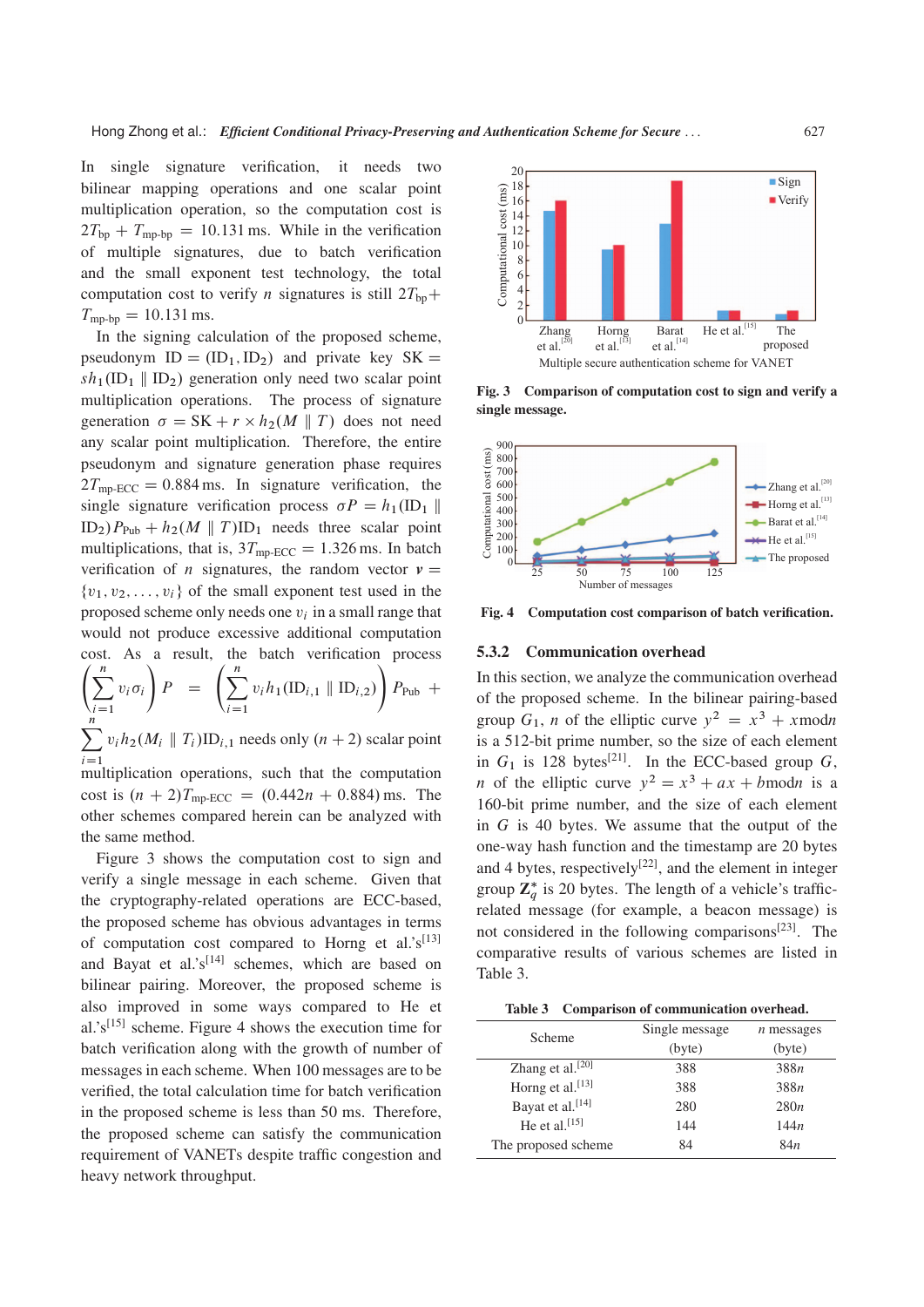As listed in Table 3, the communication message  $\{ID, M, \sigma, T\}$  in Zhang et al.'s scheme<sup>[20]</sup> includes the pseudonym  $ID_1 \in G_1, ID_2 \in G_1$  and signature  $\sigma \in G_1$ . Therefore, the length of a single message is<br>128×2+4 = 288 bytes. When sonding n messages  $128 \times 3 + 4 = 388$  bytes. When sending *n* messages needs *n* groups of pseudonyms, signatures and timestamps, so the total length is 388n bytes. Moreover, in He et al.'s scheme<sup>[15]</sup>, the vehicle broadcasts anonymous identity and signature  $\{AID, T, R, \sigma\}$  to<br>the verifier where  $AID = \{AID, AID\}$ . Because the verifier, where  $AID = {AID<sub>1</sub>, AID<sub>2</sub>}.$  Because AID<sub>1</sub>, AID<sub>2</sub>,  $R \in G$ ,  $\sigma \in \mathbb{Z}_q^*$ , and T is the timestamp,<br>the communication cost of He at al's schoons<sup>[15]</sup> is the communication cost of He et al.'s scheme<sup>[15]</sup> is  $40 \times 3+20+4=144$  bytes. Other schemes could be analyzed in the same way. In the proposed scheme, the length of the communication message, which includes pseudonym ID<sub>1</sub>  $\in G$ , ID<sub>2</sub>  $\in \mathbb{Z}_q^*$  and signature  $\sigma \in \mathbb{Z}_q^*$ ,<br>is 40 + 20 × 2 + 4 = 84 bytes. Moreover *n* messences is  $40 + 20 \times 2 + 4 = 84$  bytes. Moreover, *n* messages need 84n bytes. Thus, the proposed scheme has considerably lower communication overhead compared to other schemes for VANET message transmission. Therefore, the proposed scheme is conducive to use

the limited communication resources in a VANET

#### 6 Conclusion

efficiently.

In this paper, we proposed a conditional privacypreserving authentication scheme for VANETs that considers the security of communication messages, vehicle users' privacy, and the computational power of vehicle nodes. The security analysis shows that the proposed scheme not only satisfies the security acquirements such as message authentication, nonrepudiation, unlinkability, and replay resistance but also preserves the privacy of vehicles while ensuring they can be traced by the TA. Moreover, we prove that the proposed scheme can enforce non-forgery of messages under the adaptive chosen message attack in the random oracle model. The performance evaluation indicates that our scheme is more efficient than the existing schemes in terms of computation cost and communication overhead, which makes it more suitable for deployment in VANET services and applications. In the future, we will continue our research on secure communications for VANETs with a focus private key distribution and management.

#### Acknowledgment

The work was supported by the National Natural Science Foundation of China (Nos. 61572001 and 61502008),

the Research Fund for the Doctoral Program of Higher Education (No. 20133401110004), the Natural Science Foundation of Anhui Province (No. 1508085QF132), and the Doctoral Research Start-up Funds Project of Anhui University. The authors are very grateful to the anonymous referees for their detailed comments and suggestions regarding this paper.

#### References

- [1] S. Giordano, Mobile ad hoc networks, in *Handbook of Wireless Networks and Mobile Computing*, I. Stojmenovic,´ ed. Wiley, 2002, pp. 325–346.
- [2] J. B. Kenney, Dedicated short-range communications (DSRC) standards in the United States, *Proceedings of the IEEE*, vol. 99, no. 7, pp. 1162–1182, 2011.
- [3] D. He, S. Zeadally, N. Kumar, and J.-H. Lee, Anonymous authentication for wireless body area networks with provable security, *IEEE Systems Journal*, 2016. doi: 10.1109/JSYST.2016.2544805.
- [4] P. Guo, J. Wang, B. Li, and S. Lee, A variable threshold-value authentication architecture for wireless mesh networks, *Journal of Internet Technology*, vol. 15, no. 6, pp. 929–936, 2014.
- [5] P. Papadimitratos, L. Buttyan, T. Holczer, E. Schoch, J. Freudiger, M. Raya, Z. Ma, F. Kargl, A. Kung, and J.-P. Hubaux, Secure vehicular communication systems: Design and architecture, *IEEE Communications Magazine*, vol. 46, no. 11, pp. 100–109, 2008.
- [6] J.-P. Hubaux, S. Capkun, and J. Luo, The security and privacy of smart vehicles, *IEEE Security and Privacy*, vol. 2, no. 3, pp. 49–55, 2004.
- [7] M. Raya and J.-P. Hubaux, Securing vehicular ad hoc networks, *Journal of Computer Security*, vol. 15, no. 1, pp. 39–68, 2007.
- [8] X. Lin, X. Sun, P. H. Ho, and X. Shen, GSIS: A secure and privacy-preserving protocol for vehicular communications, *IEEE Trans. on Vehicular Technology*, vol. 56, no. 6, pp. 3442–3456, 2007.
- [9] C. Zhang, R. Lu, X. Lin, P. H. Ho, and X. Shen, An efficient identity-based batch verification scheme for vehicular sensor networks, presented at the 27th Conference on Computer Communications, INFOCOM, 2008.
- [10] C. Zhang, P. H. Ho, and J. Tapolcai, On batch verification with group testing for vehicular communications, *Wireless Networks*, vol. 17, no. 8, pp. 1851–1865, 2011.
- [11] A. Shamir, Identity-based cryptosystems and signature schemes, *Lecture Notes in Computer Science*, vol. 196, pp. 47–53, 2000.
- [12] C.-C. Lee and Y. Lai, Toward a secure batch verification with group testing for VANET, *Wireless Networks*, vol. 19, no. 6, pp. 1441–1449, 2013.
- [13] S.-J. Horng, S.-F. Tzeng, T. Li, X. Wang, P.-H. Huang, and M. K. Khan, Enhancing security and privacy for identity-based batch verification scheme in VANET, *IEEE Trans. on Vehicular Technology*, 2015. doi: 10.1109/TVT.2015.2406877